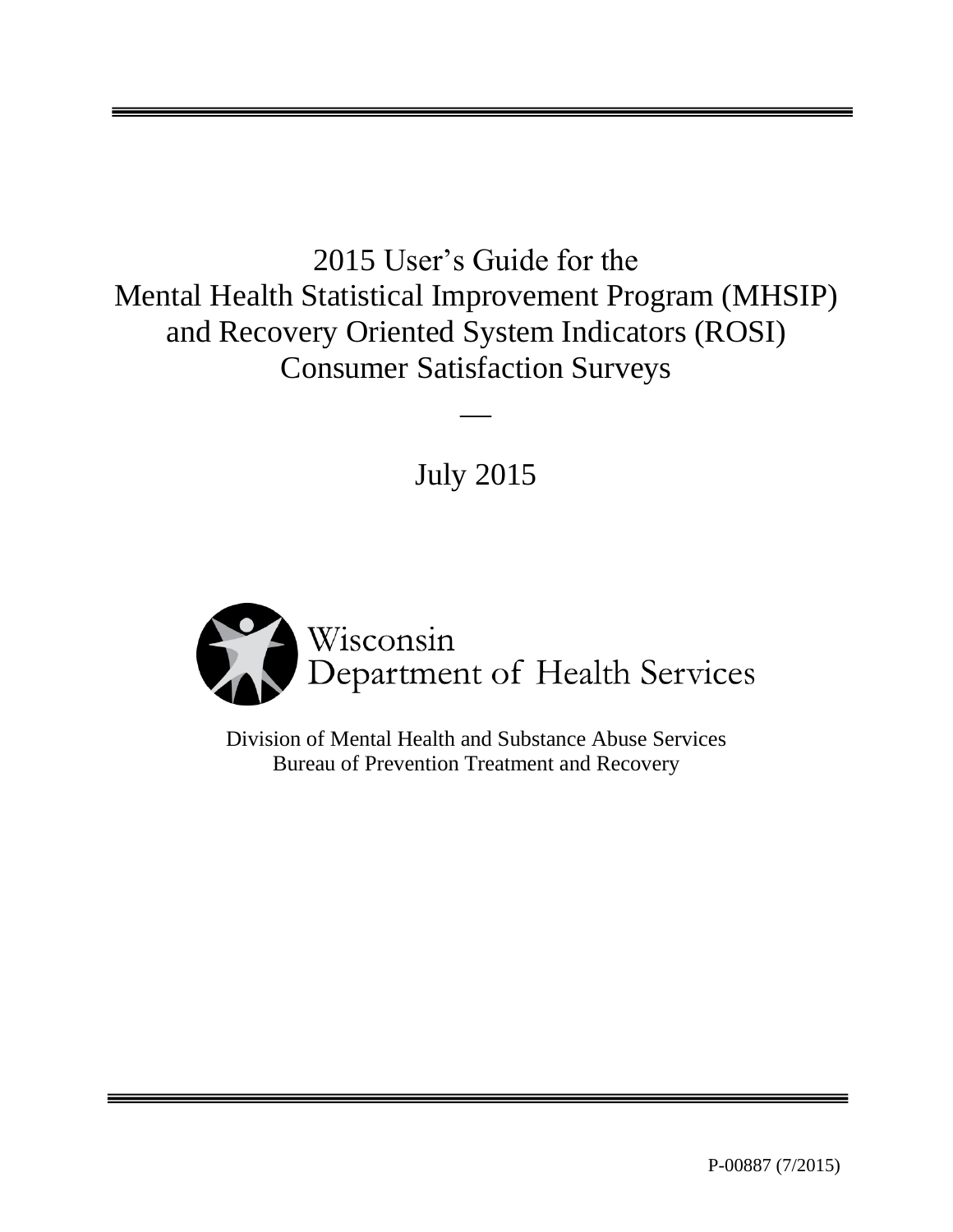## **A Note about Using This Guide**

This User's Guide was developed as a part of the State of Wisconsin's efforts to measure the satisfaction of consumers of public mental health and substance abuse services across the state. Along with this guide, the Wisconsin Department of Health Services (DHS), Division of Mental Health and Substance Abuse Services (DMHSAS), Bureau of Prevention, Treatment and Recovery (BPTR) has developed three satisfaction surveys with data entry and reporting tools to help agencies become independent in their use of these data. Today, counties across the state are using these surveys to gauge and improve satisfaction among consumers who receive mental health and/or substance abuse services through their Comprehensive Community Services (CCS) Programs. The information that follows is meant to provide practical guidance on how to collect, analyze, and use the Mental Health Statistical Improvement Project (MHSIP) and Recovery Oriented System Indicators (ROSI) Consumer Satisfaction Survey data within your agency.

## **Introduction to the MHSIP & ROSI Satisfaction Surveys**

The MHSIP survey used here is a variation of the standardized MHSIP survey used by the federal Substance Abuse and Mental Health Services Administration (SAMHSA) for state-bystate comparisons. Both the MHSIP Family Satisfaction Survey and the MHSIP Youth Satisfaction Survey are aimed at younger consumers with serious mental health conditions (Serious Emotional Disorder, or SED) or substance abuse concerns who have had at least six months of service history. Caregivers of children aged 12 and younger are asked to fill out the MHSIP Family Survey on behalf of their child; youth aged 13-17 are asked to directly fill out the MHSIP Youth Survey him/herself.

The ROSI Adult Satisfaction Survey evolved from collaborative efforts among a number of State Mental Health Authorities (SMHAs) and national organizations through a project called *Mental Health Recovery: What Helps and What Hinders?* Through an extensive process that included the use of consumer focus groups followed by pilot testing the survey, these states and organizations developed this instrument as one means to assess the performance of state and local mental health systems and providers. Five Wisconsin counties began using the ROSI Adult Survey with grants from BPTR to implement recovery principles within evidence-based practices for mental health consumers.

## **Consumer Satisfaction Survey Materials**

The CCS provider webpage [\(http://www.dhs.wisconsin.gov/ccs/expansion/index.htm\)](http://www.dhs.wisconsin.gov/ccs/expansion/index.htm) contains all the materials you need to measure satisfaction of the consumers who receive mental health and/or substance abuse services from your CCS Program.

Click on the Satisfaction Survey Materials tab to find the following information:

- *Introductory Information* to get you started with the CCS Satisfaction Surveys: o Letter from Joyce Allen, Director of BPTR, addresses compliance with administration of the CCS Consumer Satisfaction Surveys; and
	- o The 2015 User's Guide contains information on collecting, analyzing, and using the MHSIP and ROSI Satisfaction Survey data.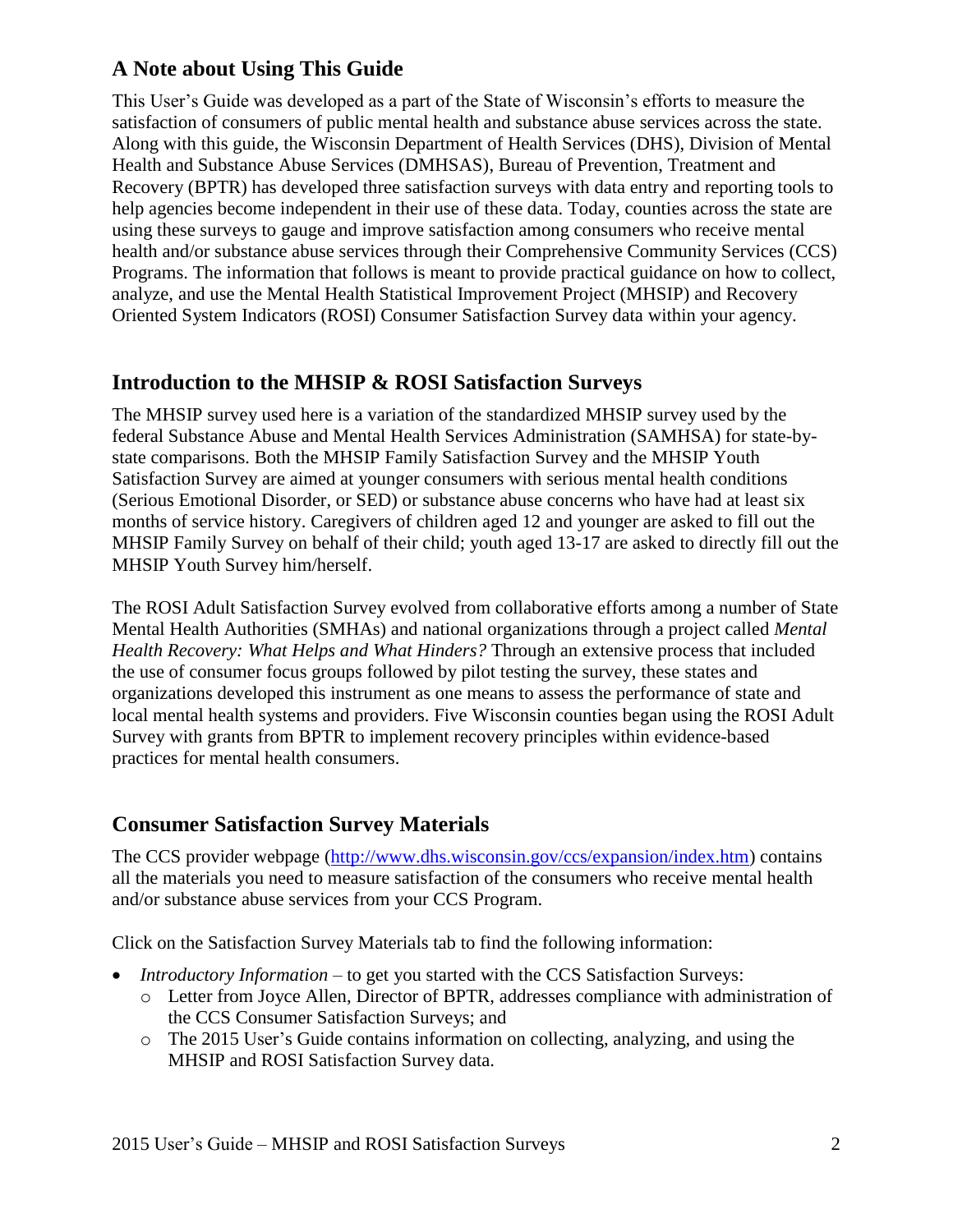- Three *CCS Satisfaction Surveys* to collect data from all your CCS consumers:
	- o The MHSIP Family Satisfaction Survey is filled out by the parent or guardian of child consumers (ages 12 years and under) about their child's and family's experience with services and interactions with agency staff;
	- o The MHSIP Youth Satisfaction Survey is filled out by adolescent consumers themselves (ages 13-17 years) about their own experience with services and interactions with staff;
	- o The ROSI Adult Satisfaction Survey is completed by adult consumers themselves (ages 18 years and older) about their own experience with services and interactions with staff.
- Three *Data Entry and Reporting Workbooks* to record your consumers' survey responses:
	- o These Microsoft Excel files (one for each of the Family, Youth and Adult Surveys) contain pre-existing sheets created to facilitate both:
		- Entering survey responses collected from your consumers; and
		- Reporting summary measures across all survey items and respondents.
	- o Once data entry has been completed, copies of these three files should be returned to DHS for statewide analysis.
- Three *Sample Cover Letters* one-page templates you can modify and distribute to explain the purpose of the surveys to your consumers.

# **Identifying Consumers for the Satisfaction Survey**

Only some of your CCS consumers may be eligible to complete a satisfaction survey. All three surveys are designed for consumers who:

- *have received CCS services through your program for at least 6 months; and*
- *are still active CCS consumers or were just recently discharged from CCS.*

The three surveys are intended for consumers in three distinct age groups:

- MHSIP Family Satisfaction Survey is designed for:  *Caregivers (parents or guardians) of child consumers (12 years of age or younger)*
- MHSIP Youth Satisfaction Survey is designed for:  *Adolescent consumers (13-17 years of age)*
- ROSI Adult Satisfaction Survey is designed for:  *Adult consumers (18 years of age or older)*

Before you can begin to administer the surveys, you'll need to gather contact information for all eligible consumers, including: first and last name, street address, phone number, and current age (used to determine which of the three surveys is appropriate for each consumer).

If an adolescent is unable to respond to the MHSIP Youth Survey because of developmental or intellectual disability, their caregiver may be given the MHSIP Family Survey to complete instead. This would enable that consumer's CCS experiences to be represented among the survey responses, although the opinions expressed would be those of their caregiver (about the services their adolescent received) rather than the youth directly providing their own opinions.

It is usually necessary to offer all eligible consumers an opportunity to complete a survey. Since surveys are voluntary, not everyone will choose or be able to complete and return a survey. Also, the number of consumers within a targeted program is usually relatively small. All CCS participants will need to be given the opportunity to complete a survey if your agency hopes to get enough responses to represent your program as a whole.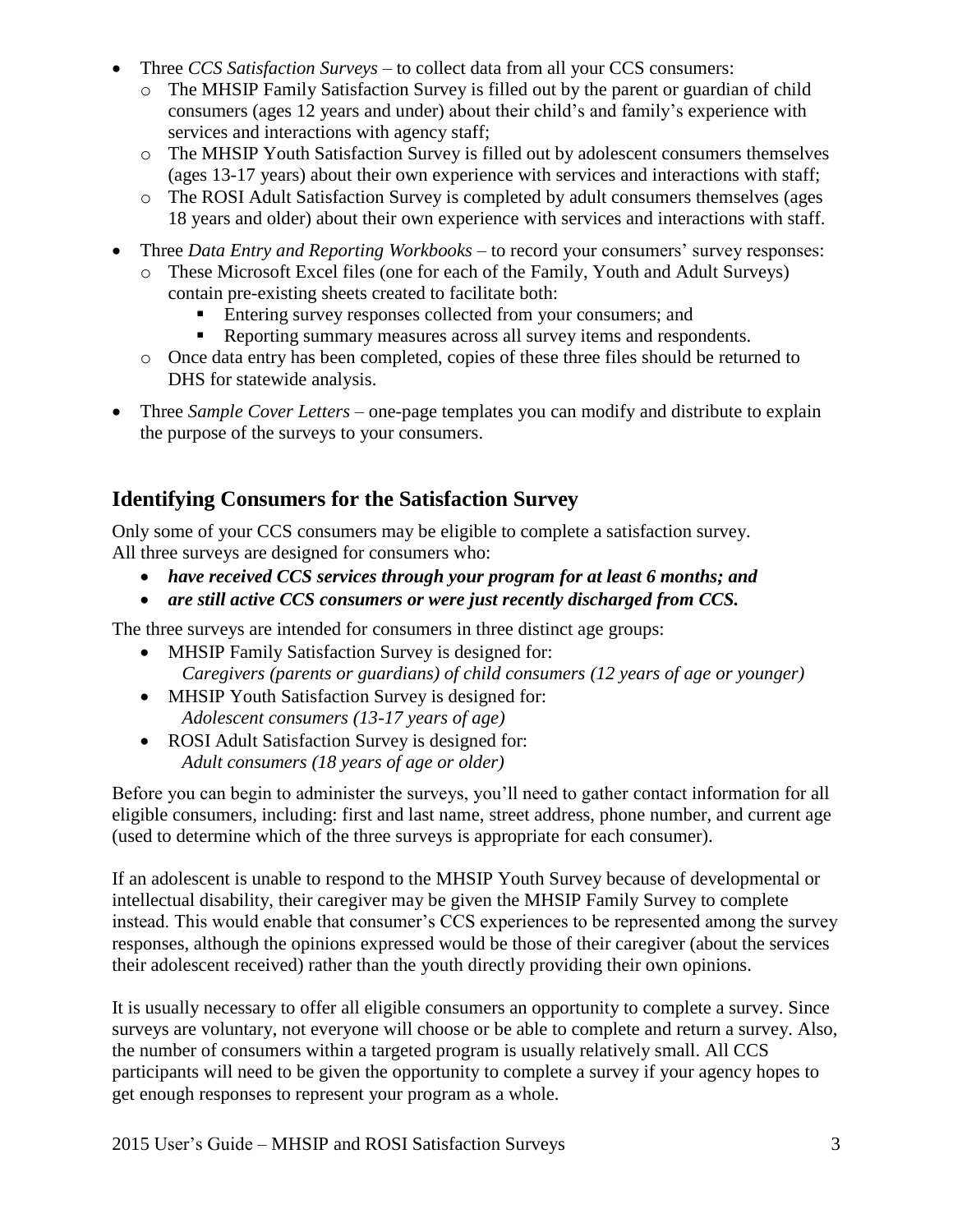### **Choosing a Survey Administration Method**

There are three basic choices when collecting survey data:

- In-person interview (typical response rate: 75-85 percent)
- Phone interview (typical response rate: 60-70 percent)
- Self-administered survey (typical response rate: 35-45 percent)

### *In-Person Interviews*

In-person interviews can generate the best data because the interviewer can prevent potential reading and comprehension issues, answer any consumer questions, and develop consumer trust. The interviewer can fully explain the purpose of the survey and the confidentiality protections for the consumer. Overall, this method of administration may return more completed surveys (with the highest response rate of the three methods) and can provide consumers with a positive survey experience. However, the in-person interview format is the most labor-intensive and expensive of these three options. Also, using non-agency staff members may be necessary to ensure the consumer feels free to speak about their mental health service experience with the agency. If a pool of appropriate interviewers (perhaps including certified peer specialists) and adequate resources are available, conducting in-person interviews could be the best option. However, these surveys are designed in a standardized manner so that they also can be administered with the following less expensive options.

## *Phone Interviews*

Phone interviews carry many of the same advantages as the in-person interview resulting from direct communication with the consumer (including a fairly high response rate). The phone interview is a less expensive option than the in-person interview, but a pool of interviewers must still be trained on the purpose of the survey, confidentiality requirements, and the administration of the survey questions. Time is more limited with phone interviews so can restrict the interviewers' ability to develop consumer trust in the effort. To encourage participation, using non-agency staff members is necessary so the consumer can speak freely about their mental health service experience with the agency. Using peer consumers as interviewers trained by the agency to administer the survey is often an effective method for making the consumer respondent comfortable with the process.

## *Self-Administered Surveys*

Self-administered surveys, either sent through the mail or distributed manually, are likely the most viable options if your agency has limited resources to dedicate to the project (but even a good self-administered survey will generate a lower response rate than the other methods). Interviewers are not required, so administering the survey is less labor intensive, but someone should be available for consumers to call with questions. A cover letter should accompany the survey to explain: the purpose of the survey, the voluntary nature of the survey, the fact that all data are confidential, and how their responses will not affect their future services in any way. A mail survey requires a self-addressed stamped envelope so respondents can easily return the completed survey (otherwise many surveys will not be returned).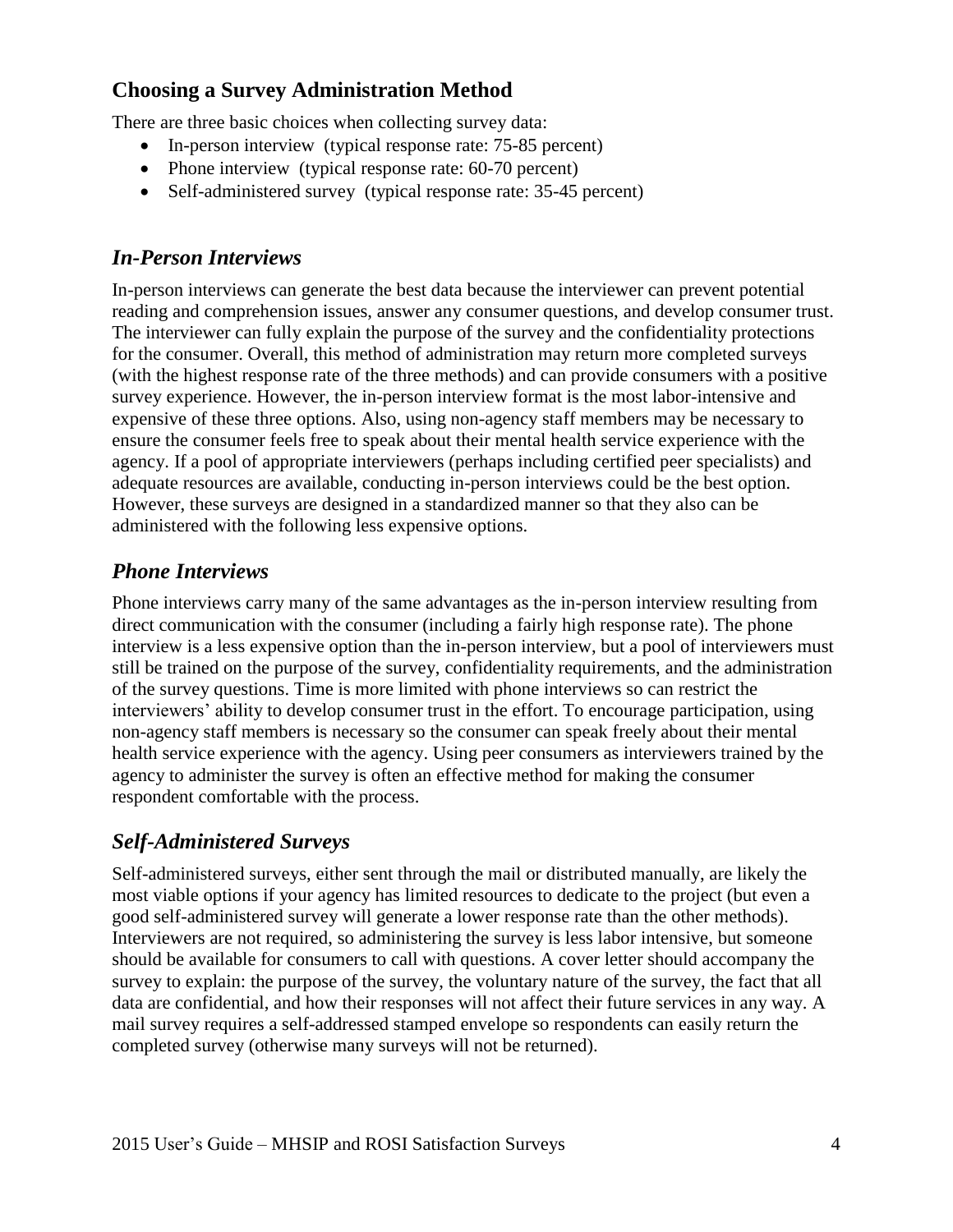# **Tips on How to Collect the Survey Data**

Even though these surveys can be administered to a consumer without much difficulty, how an agency sets up the survey process and interacts with the consumer respondent can have a significant impact on the response rate and the quality of the data. The tips below can help your agency collect a larger number of surveys with more honest and complete data. The applicability of these tips may vary depending on the survey method your agency uses.

### 1. *Set up the survey appropriately with an orientation or cover letter.*

A cover letter should accompany the survey when distributed to explain:

- $\bullet$  the purpose of the survey,
- how the data will be used,
- who is conducting the survey,
- the confidential manner in which the data will be handled,
- that staff who work with the consumer will not see their responses,
- their responses will not affect their future services in any way,
- the voluntary nature of the survey,
- what services they are to respond about (mental health and/or substance abuse),
- what period of time they should respond about (the past 6 months).

### 2. *Use a definition sheet to explain survey terms to the consumer*

Either as part of the cover letter or on a separate sheet, you should define some of the terms used in the survey. In a definition sheet, you will explain or define for the participants what and whom you are asking them to evaluate. Thus, the definition sheets needs to be tailored to your specific mental health and/or substance abuse service delivery system. For example, see item number 23 on the ROSI Adult Survey: what do you mean when an item uses the term "treatment program"? Do you mean programs operated by the local public mental heath center or all local mental health programs regardless who operates them? Or are you limiting it to one program? A similar set of questions applies to the terms "staff" and "mental health/substance abuse services." The clearer you are in defining your terms, the easier it is for participants to complete the survey and for survey administrators to answer participants' questions.

### 3. *Enlist the assistance of Certified Peer Specialists*

The survey respondent needs to feel comfortable with the survey process and trust that their responses will be used appropriately. In addition, the consumer's individual service provider should never distribute, administer, or collect the survey since this could make the consumer feel pressured to give more positive responses. Using certified peer specialists to distribute, administer, and/or collect surveys can help put the consumer respondent at ease. Peers can effectively fill the support role needed to orient the consumer to the survey and answer any questions the respondent may have about specific survey items. If the survey is administered by mail, you can offer peer support by providing a phone number in the cover letter.

### 4. *Provide a neutral environment for the consumer to complete the survey*

If possible, have consumers complete the survey at home or in another neutral setting where they would feel most comfortable answering the questions. Because consumers are describing their experience with your agency and its staff, your agency clinic or office is not the optimal setting in which consumers can provide honest answers. If the clinic or office setting must be used in some cases, provide the consumer a private room to complete the survey and a safe and secure place to return the completed survey without their name on it.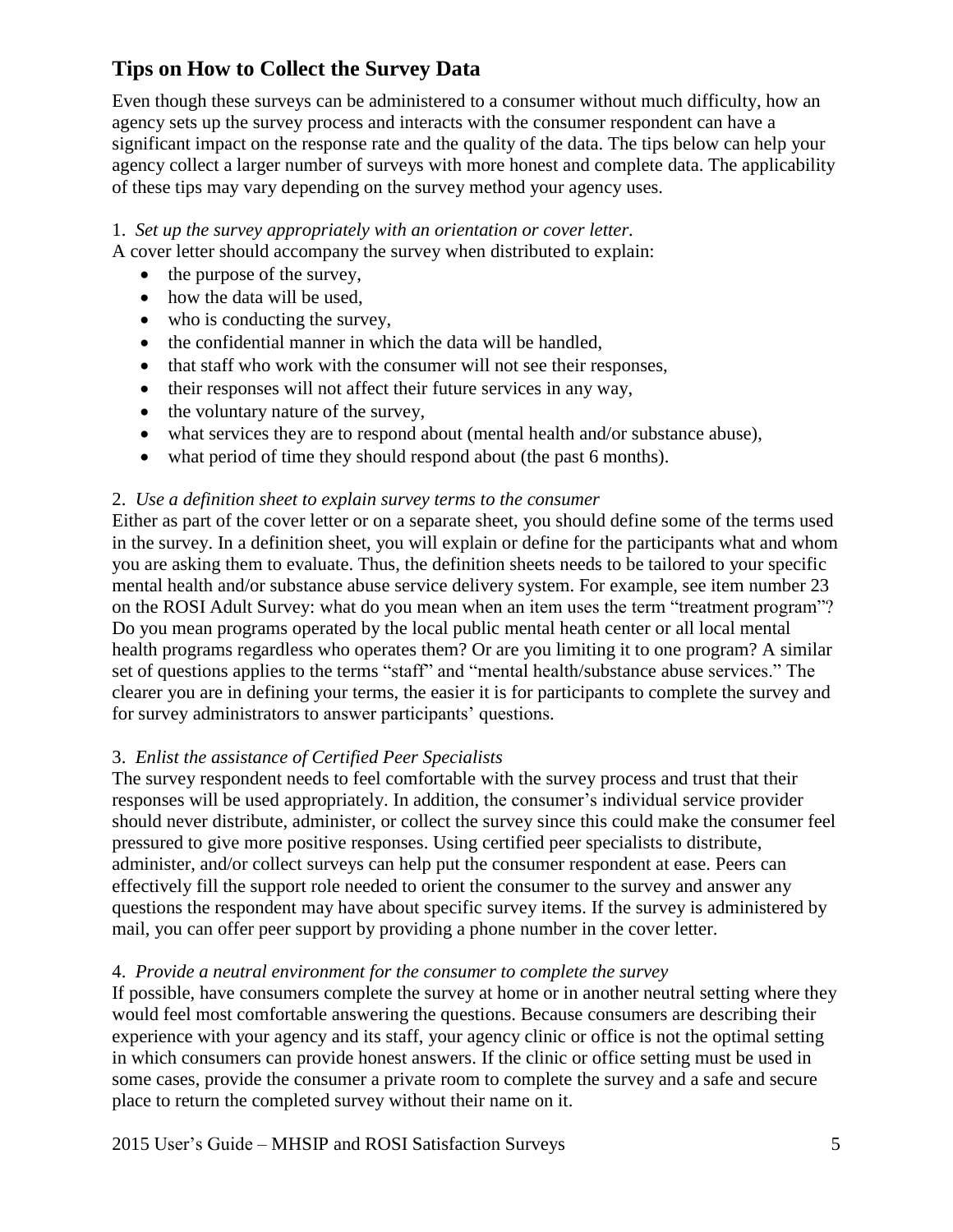### 5. *Make sure the consumer completes the survey independently*

Giving the survey to several consumers to complete as a group will not generate the data you need. If a group of consumers is allowed to discuss the survey questions, the potential exists for some consumers' opinions to be influenced by others. The consumer should be allowed to complete the survey independently so they can communicate their own experience with CCS.

### 6. *Make the survey voluntary and anonymous*

To ensure the consumer is comfortable to respond freely, the survey should be completely voluntary and anonymous. Anonymous data also fits the data submission requirements for DHS as no names are included on the surveys. Ensure that completed surveys are handled by someone other than direct care providers and case managers. Consumer peers or volunteers are ideal for this role. However, if that's not possible, someone in an administrative role is usually the next best choice for collecting surveys and entering survey data into Excel templates.

#### 7. *Obtain the necessary consent*

Collecting survey data may not need an additional informed consent, but this will vary among agencies depending on the current consent procedures that are in place. If your agency has an existing consent that allows for the collection of information from the consumer about the quality of their service experience, an extra consent for administering the survey may not be needed.

#### *8. Offer incentives*

Offering incentives as a show of appreciation for consumers' participation will create good will for the project in the consumer community and usually will increase the response rate. If a small monetary incentive (\$1 or \$2) cannot be used, coupons or gift certificates may work just as well. Providing the incentive before the consumer completes the survey has been shown to be more effective than providing it as a reward after the survey is completed.

### **Using the Data Entry and Reporting Workbooks**

BPTR has developed three Microsoft Excel workbooks (one for each of the three surveys) for providers to use for data entry and reporting of their satisfaction survey responses:

- MHSIP Family Data Workbook,
- MHSIP Youth Data Workbook, and
- ROSI Adult Data Workbook.

BPTR provides the three MHSIP and ROSI workbooks electronically in separate Microsoft Excel files (available on the CCS provider webpage). After you download these Excel files for the first time, follow these steps to get started:

*Step 1*: Save each Excel workbook to the permanent location. We recommend you save these original files (blank, without any data – so you can make a clean copy if needed) as "2015FamilyData\_Blank," "2015YouthData\_Blank," and "2015AdultData\_Blank."

*Step 2*: In the same location, use the "Save As" command from the "File" menu to save a second copy of each empty Excel workbook under the names "2015FamilyData\_Master," "2015YouthData\_Master," and "2015AdultData\_Master."

*Step 3*: For each completed survey you receive, open the corresponding (Family, Youth, or Adult) "Master" Excel workbook to begin data entry.

2015 User's Guide – MHSIP and ROSI Satisfaction Surveys 6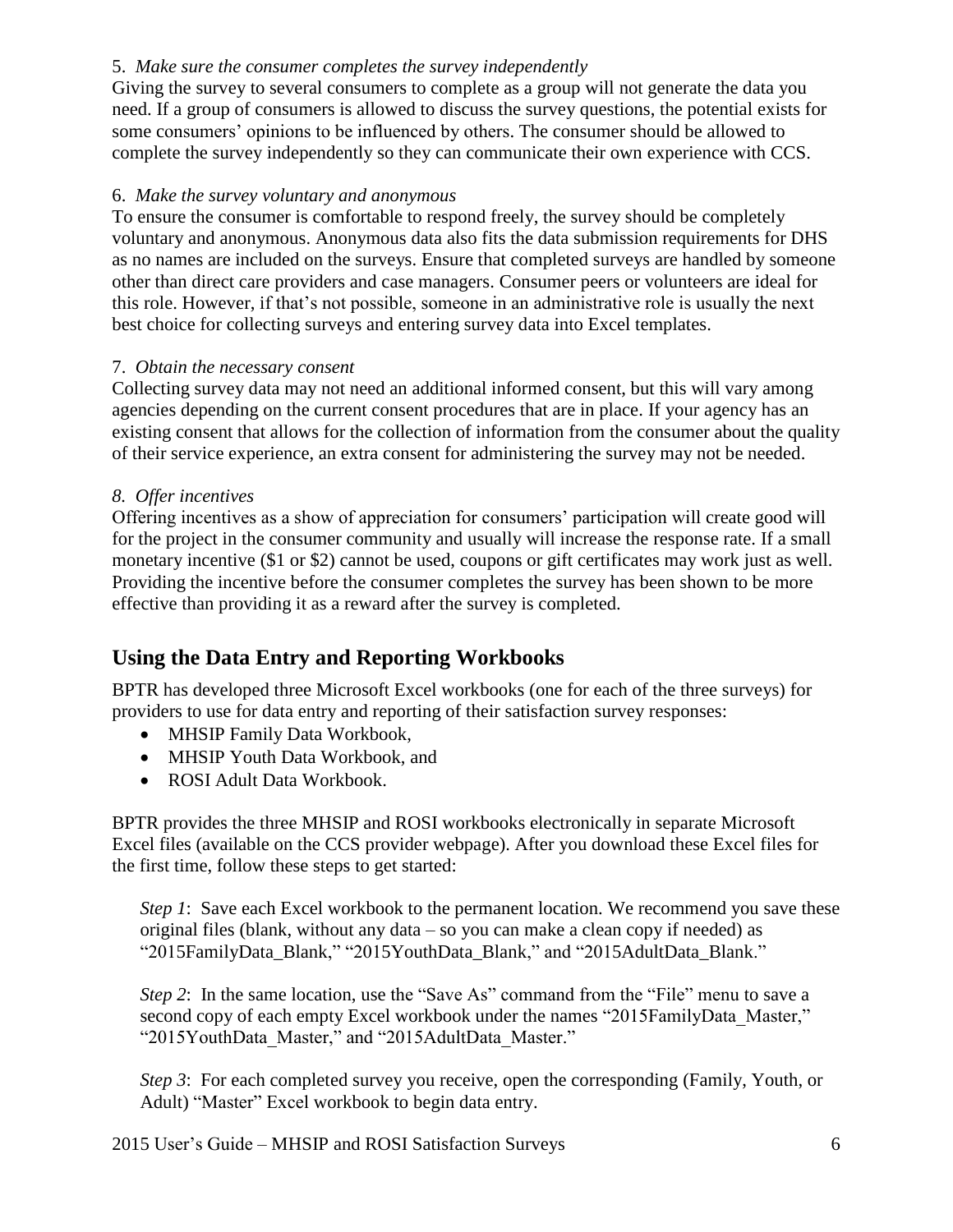Each of the three workbooks contains the following four sheets: Data Entry (where you will enter the survey responses you receive), Scale Summary, Item Averages, and Item Percentages (that provide basic summary statistics based on your consumers' responses).

# *Data Entry Sheet*

Each survey asks a series of questions, with a range of response options (from Strongly Agree to Strongly Disagree). Use the Data Entry Sheet in the corresponding (Family, Youth, or Adult) "Master" workbook to record data from each completed survey.

*Step 4*: The Data Entry Sheet is set up for survey data to be entered in a single row (starting in Row 3, below the column headings), moving horizontally from left to right. The column headings match the question numbers on the survey.

- The first column of each row contains a unique Consumer ID  $(1, 2, 3, \ldots)$ . Write the Consumer ID for that row of data onto the paper survey.
- Enter the survey completion date (in mm/dd/yyyy format) into the second column.
- In the other columns, record all question responses, including consumer demographic and descriptive data. (Instructions on codes you should use are included in the pages below.)

*Step 5*: Save the workbook after entering responses for each survey.

*Step 6*: To record more surveys, simply record responses in the next available blank row.

*Step 7*: When you finish recording new data, save your file again before you exit Excel. Whenever you save this file, keep the same "Master" name for that set of survey data.

*Step 8*: To view summary statistics that are calculated automatically for each workbook based on the survey data you have entered, select one of the other sheets in the workbook: Scale Summary, Item Averages, or Item Percentages. (More information on the statistics presented on these three sheets is provided in the sections below.)

Each workbook is set up to accommodate data entry of up to 1,000 surveys. If you need to record more than 1,000 surveys (or simply want to start with a clean data entry file), follow these steps:

- Go back to the location on your computer where you saved the original "Blank" workbooks (in Step 1).
- Open the corresponding "Blank" workbook for the survey data you want to enter (e.g., "2015FamilyData\_Blank")
- Save the blank workbook again (like in Step 2) with a *new* name ending in "Master2." (e.g., "2015FamilyData\_Master2")
- Now you have a *second* blank "Master2" data entry file to record more surveys.

There are other reasons you may want to create a second (or third) master data entry file before you complete 1,000 surveys. For example, you could create a new "Master" file if you want to distinguish groups of survey results from each other. The three summary sheets (Scale Summary, Item Averages, and Item Percentages) summarize the results for all surveys recorded in the single work sheet, so you could report summary statistics for separate groups of consumers.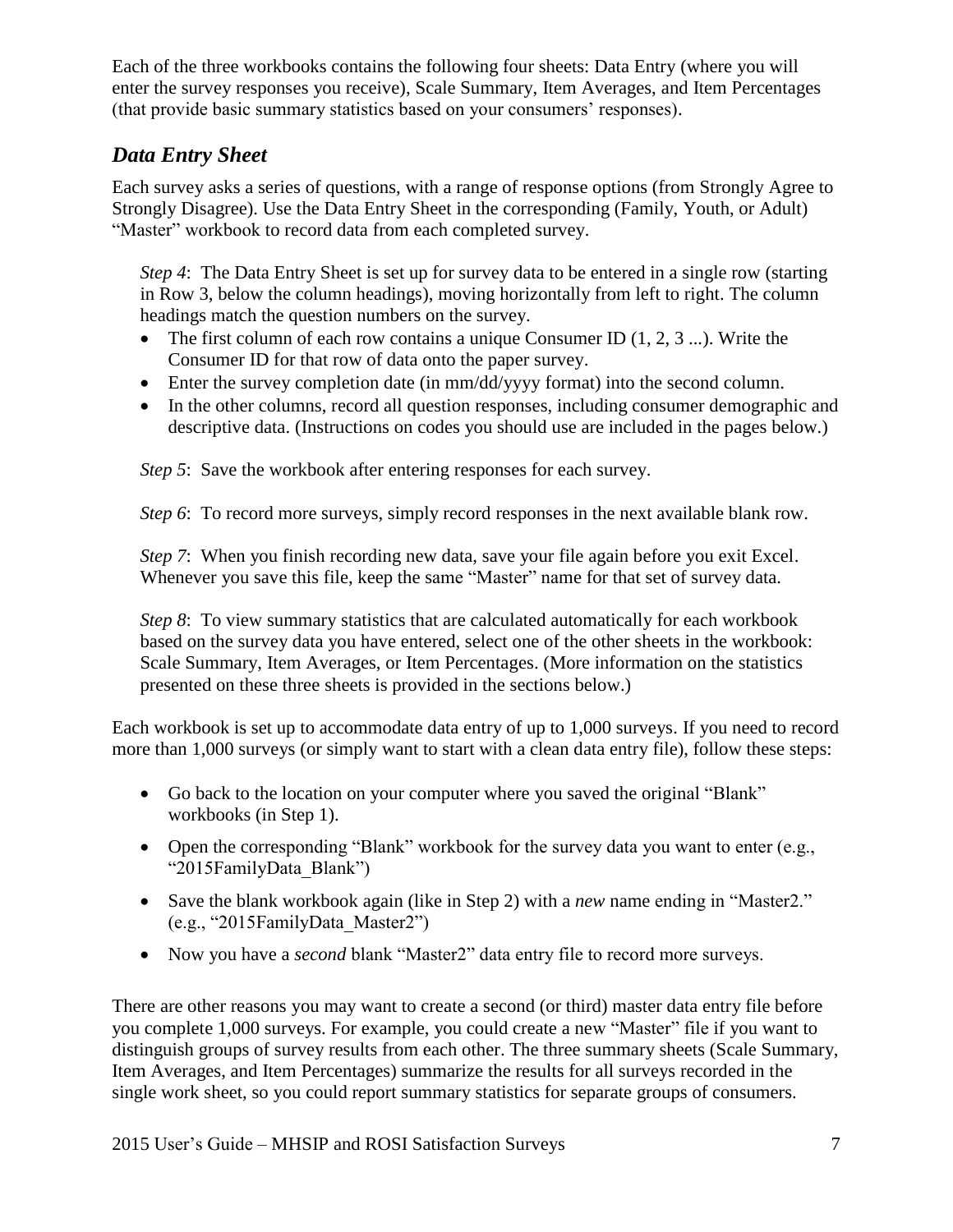### *Scale Summary Sheet*

The three other sheets in each workbook summarize the corresponding survey responses entered into the Data Entry Sheet and are for viewing results only. Basic statistics are automatically generated, so summary measures (updated as new rows of data are entered) are readily available directly to providers.

The Scale Summary Sheet reports several numbers, both across all respondents and for each individual consumer who responded to the survey.

- On the top half of the page, summary statistics are provided across all respondents.
	- o The "Average for All Consumers" is calculated for all consumers combined: "Overall Mean" represents the average level of satisfaction reported on all measures across all consumers who responded to the survey; and values for each of the six MHSIP and ROSI Scales (described below) are calculated across all respondents.
	- o The percent of respondents with a "More Positive" (or "Mostly Recovery-Oriented") experience overall is calculated, along with the percent with a "Mixed" experience and the percent with a "Less Positive" (or "Less Recovery-Oriented") experience. For these three rows, "Overall Mean" reflects the percent of all consumers who had a more positive, mixed, and less positive experience; the percent calculated for each Scale reflects how many consumers had high, medium, or low scores on each scale.
- On the bottom half of the page, values for "Overall Mean" and each Scale are calculated for each individual consumer whose data was entered into the workbook.

## *Item Averages & Item Percentages Sheets*

The Item Averages and Item Percentages sheets provide summaries of each of the questions that make up each of the six MHSIP and ROSI Scales for all consumers combined who responded to that item. (More information about these statistics is included on each of these sheets.)

## **A Note of Caution**

Be aware that the Data Entry Workbooks have been specifically programmed only for the data entry and reporting purposes described in this document. If you record survey responses in the wrong column location or use an incorrect code, the sheets will generate inaccurate results. If you alter the workbooks or sheets in any way, you risk getting inaccurate results. Please use the workbooks only as described in this document to get accurate satisfaction survey results.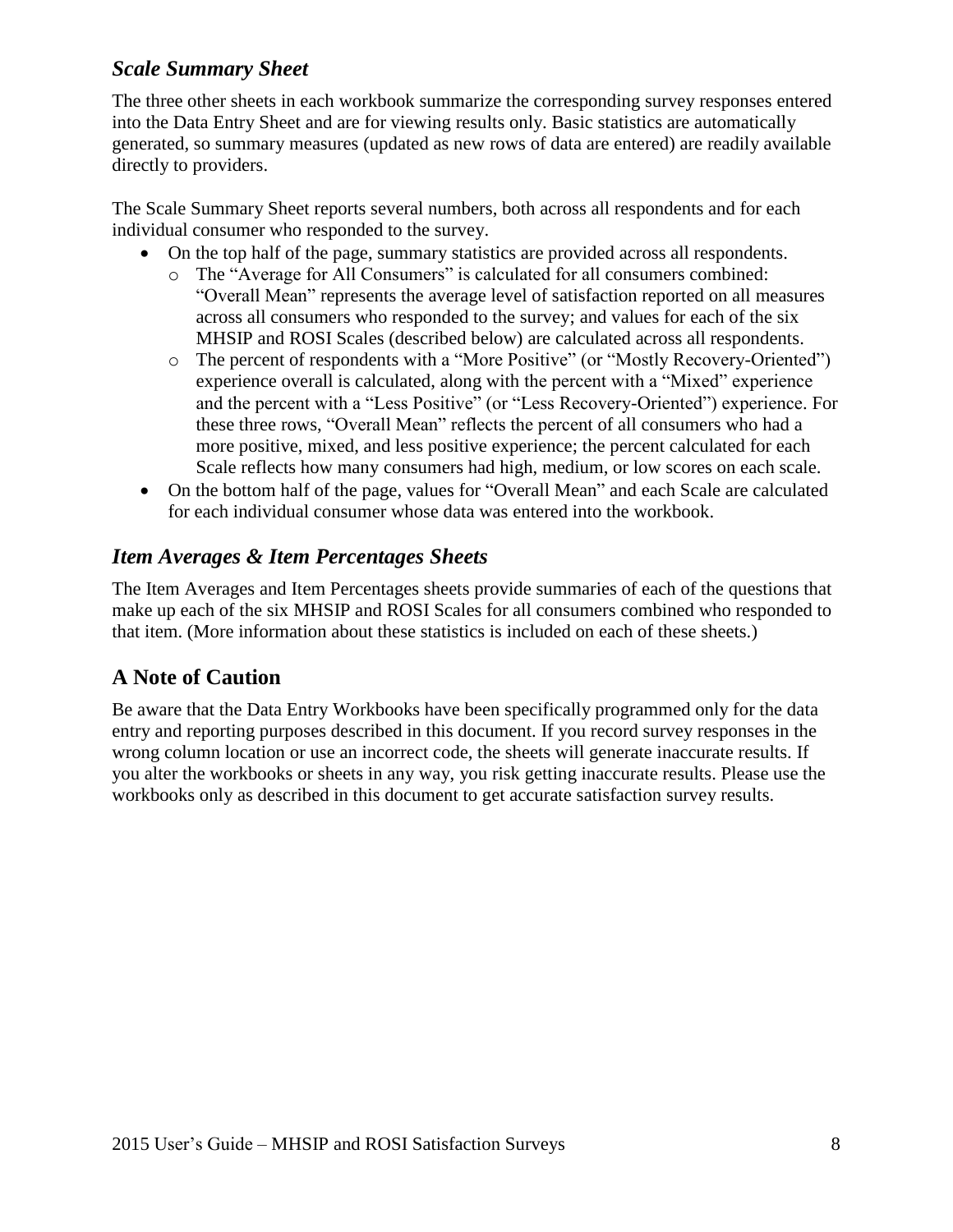### **Satisfaction Survey Data Entry Codes**

*Instructions*: The MHSIP and ROSI Satisfaction Survey Data Entry and Reporting Workbooks have been programmed to generate summary results based on the data entry codes below. Use of other codes will generate inaccurate results.

*Missing Data*: When no answer is provided by the consumer for an item, leave the cell blank in the Data Entry Sheet. Summary measures automatically take missing data into account when calculating statistics.

*Consumer ID*: On the Data Entry Sheet, in the first column of each row where the survey responses are entered, a unique Consumer ID (1, 2, 3 ...) has been automatically generated. Before you enter data for each survey, write the Consumer ID corresponding to that row of data onto the first page of the paper survey. This step will enable you to double check your work later, or to go back and answer questions about data that was previously entered into the workbook.

*Survey Completion Date*: Enter the date the survey was completed (format: mm/dd/yyyy). If the completion date is unknown, type the date when data were entered into the workbook.

# *MHSIP Family and Youth Data Entry Codes*

### **MHSIP Items 1-15 and 16-26:**

 $1 =$  Strongly Agree  $2 = \text{Agree}$  $3 =$  Undecided  $4$  = Disagree  $5 =$  Strongly Disagree  $na = Not applicable$  $blank = No answer$ 

### **27. MH/SA Services:**

 $1 =$  Mental Health services only  $2 =$  Substance Abuse services only  $3 =$  Both MH and SA services

### **28. Length of Services Received:**

 $1 =$ Less than 6 months  $2 = 6$  months to 1 year  $3 = 1$  year to 2 years  $4 =$ More than 2 years

### **29. Does Child Live with Parents:**

 $1 = Yes$  $2 = No$ 

**30. Child's Gender:**  $1 =$ Female

 $2 = Male$ 

### **31. Child's Age:**

(Enter age of consumer, in years)

### **32. Race or Ethnicity:**

- $1 =$  American Indian/Alaska Native
- $2 = Asian$
- 3 = Black/African American
- 4 = Native Hawaiian/Pacific Islander
- $5 = White/Caucasian$
- $6 =$  More than one race or ethnic group
- $7 =$ Other

### **33. Hispanic or Latino/a:**

- $1 = Yes$
- $2 = No$

### **34. WI County where Child Lives:**

(Enter child's county of residence)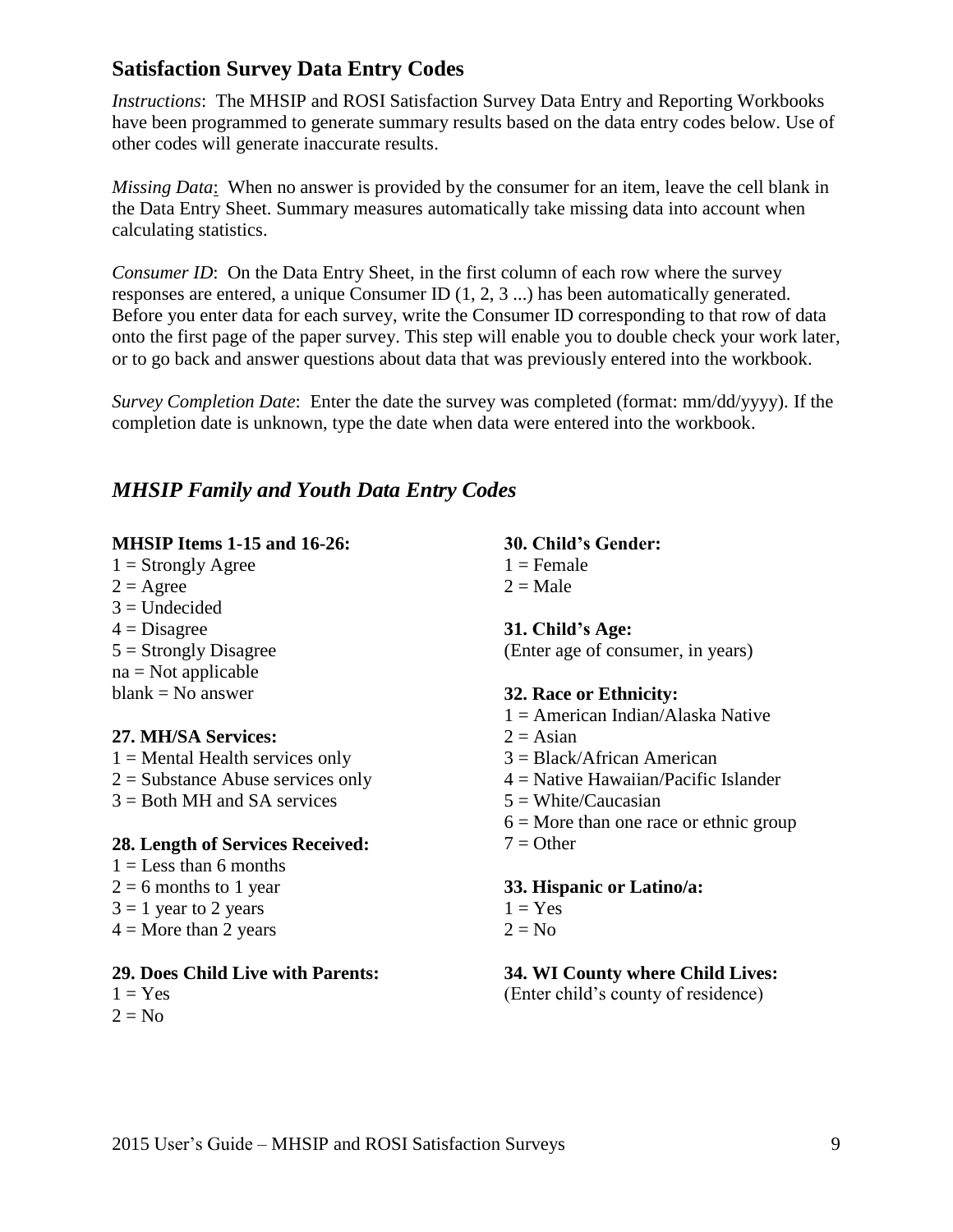### *ROSI Adult Data Entry Codes*

#### **ROSI Items 1-18:**

 $1 =$  Strongly Disagree  $2 = Disagree$  $3 = \text{Agree}$  $4 =$  Strongly Agree na = Not applicable  $blank = No answer$ 

### **ROSI Items 19-36 and 37-44:**

 $1 =$  Never/Rarely  $2 =$ Sometimes  $3 =$  Often  $4 =$  Almost Always/Always  $na = Not applicable$  $blank = No$  answer

### **45. Consumer's Gender:**

 $1 =$ Female  $2 =$ Male

#### **46. Consumer's Age**

(Enter age of consumer)

#### **47. Race or Ethnicity:**

- $1 =$  American Indian/Alaska Native  $2 = Asian$ 3 = Black/African American 4 = Native Hawaiian/Pacific Islander  $5 = White/Caucasian$
- $6 =$ More than one race
- $7 =$ Other

### **48. Hispanic or Latino/a:**

 $1 = Yes$  $2 = No$ 

#### **49. Education:**

- $1 =$  Less than High School
- $2 =$ High School/GED
- 3 = College/Technical Training
- $4 =$  Graduate School
- $5 =$ Other

#### **50. MH/SA Services:**

- $1 =$  Mental Health services only
- $2 =$  Substance Abuse services only
- 3 = Both MH and SA services

#### **51. Length of Services Received:**

- $1 =$  Less than 1 year
- $2 = 1-2$  years
- $3 = 3-5$  years
- $4 =$ More than 5 years

### **52. Programs in the Past 6 Months**

- $1 = CSP$
- $2 = CCS$

#### **53. Living Situation:**

- $1 =$ Own home or apt.
- $2 =$  Supervised/supported apt.
- $3$  = Residential facility
- $4 =$ Boarding house
- $5 =$ Homeless or homeless shelter
- $6 =$  Other

#### **54. WI County where Consumer Lives:**

(Enter consumer's county of residence)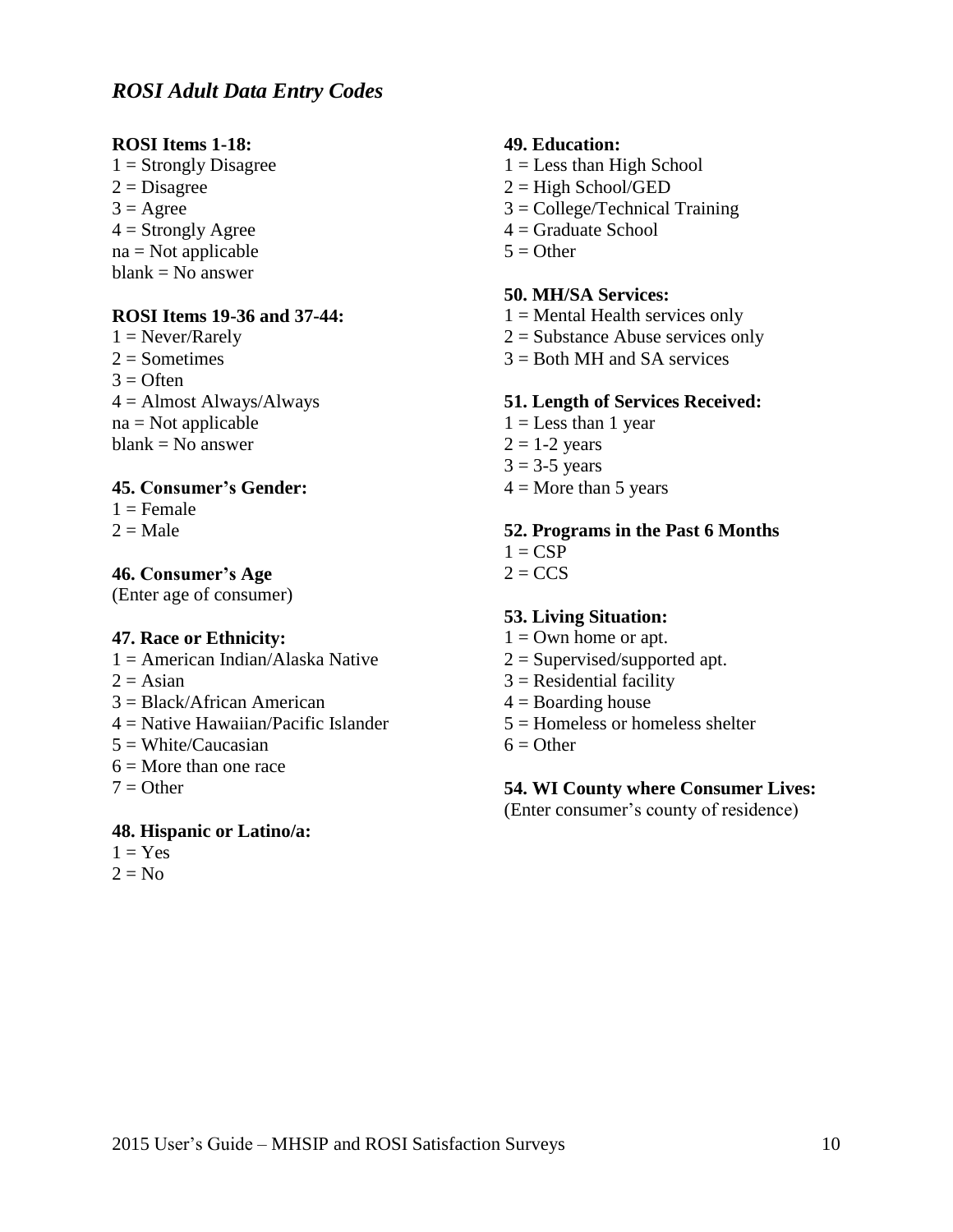# **Consumer Satisfaction Scales**

The three satisfaction surveys (Family, Youth, and Adult) are intended to measure consumer satisfaction with mental health and/or substance abuse services across a number of domains. The MHSIP Family and Youth Surveys each contain 26 questions and the ROSI Adult Survey asks 44 questions about consumer satisfaction with program services. Summarizing this large number of items to assess consumer satisfaction can be difficult. Using factor analysis, a statistical technique that identifies groups of related items based on their high correlation (or association) with each other, researchers reduced the number of measures needed to understand consumer responses by combining items together into six scales.

The following three sections provide a description of the general concept of each scale and illustrate the groups of items used to create each scale created from the MHSIP Family Survey, the MHSIP Youth Survey, and the ROSI Adult Survey.

## *MHSIP Family Scales*

The MHSIP Family Survey asks the caregiver (parent or guardian) a series of 26 questions about their satisfaction with the mental health and/or substance abuse services their child has received in the past six months, each with a range of response options (from "1"=Strongly Agree to "5"=Strongly Disagree). The caregiver's responses can be summarized across six satisfaction domains: general satisfaction with services (*Satisfaction*), satisfaction with participation in treatment planning (*Participation*), satisfaction with access to services (*Access*), satisfaction with the cultural sensitivity of providers (*Culture*), satisfaction with treatment outcomes (*Outcomes*), and the consumer's level of social connectedness (*Connectedness*). All of the questions on the MHSIP Family Survey fall into one of these six domains.

*Scale 1 – Satisfaction:* These items describe a caregiver's overall level of satisfaction with their child's services. The Satisfaction scale was constructed for all individuals who responded to at least four of these items.

- 1. Overall, I am satisfied with the services my child received.
- 4. The people helping my child stuck with us no matter what.
- 5. I felt my child had someone to talk to when he or she was troubled.
- 7. The services my child and/or family received were right for us.
- 10. My family got the help we wanted for my child.
- 11. My family got as much help as we needed for my child.

*Scale 2 – Participation:* These items describe how well a consumer's family members were integrated into treatment planning. The Participation scale was constructed for all individuals who responded to at least two of these items.

- 2. I helped to choose my child's services.
- 3. I helped to choose my child's treatment goals.
- 6. I participated in my child's treatment.

*Scale 3 – Access:* These items describe the perceived ease with which mental health and/or substance abuse services were obtained. The Access scale was constructed for all individuals who responded to both of these items.

- 8. The location of services was convenient for us.
- 9. Services were available at times that were convenient for us.

2015 User's Guide – MHSIP and ROSI Satisfaction Surveys 11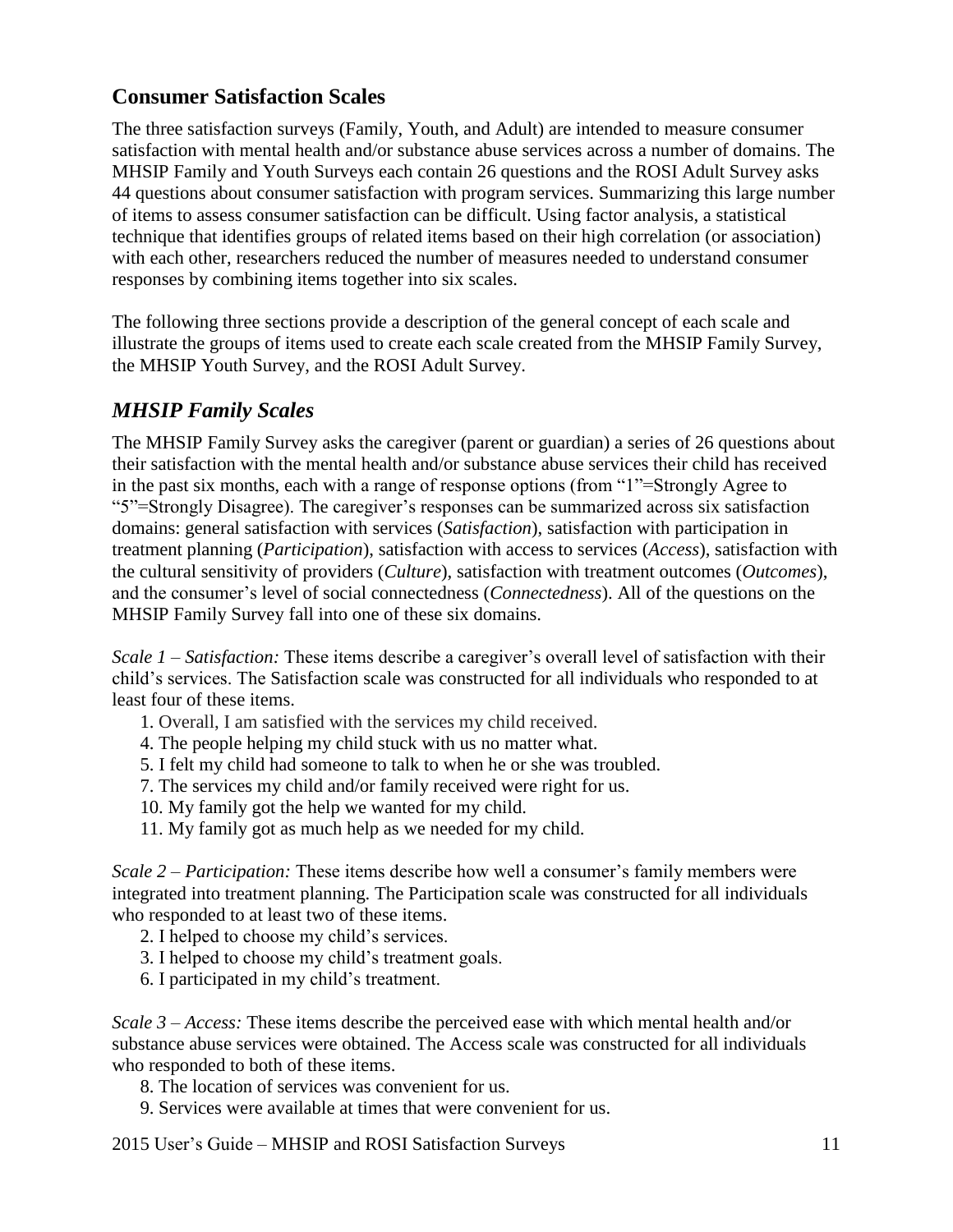*Scale 4 – Culture:* These items describe the cultural sensitivity of providers. The Culture scale was constructed for all individuals who responded to at least three of these items.

- 12. Staff treated me with respect.
- 13. Staff respected my family's religious or spiritual beliefs.
- 14. Staff spoke with me in a way that I understood.
- 15. Staff were sensitive to my cultural or ethnic background.

*Scale 5 – Outcomes:* These items are prefaced with the following phrase: "As a direct result of the mental health or substance abuse services my child received,…" and describe the perceived treatment-related improvements in consumers' lives. The Outcomes scale was constructed for all individuals who responded to at least five of these items.

- 16. My child is better at handling daily life.
- 17. My child gets along better with family members.
- 18. My child gets along better with friends and other people.
- 19. My child is doing better in school and/or work.
- 20. My child is better able to cope when things go wrong.
- 21. I am satisfied with our family life right now.
- 22. My child is better able to do things he/she wants to do.

*Scale 6 – Connectedness:* These items describe the extent to which consumers' family members are socially connected, have "natural supports" in place —family, friends, and acquaintances—to help bolster and sustain recovery. The Connectedness scale was constructed for all individuals who responded to at least three of these items.

- 23. I know people who will listen and understand me when I need to talk.
- 24. I have people that I am comfortable talking with about my child's problems.
- 25. In a crisis, I would have the support I need from family or friends.
- 26. I have people with whom I can do enjoyable things.

### *MHSIP Youth Scales*

The MHSIP Youth Survey asks the same series of 26 questions about consumer satisfaction as the MHSIP Family Survey, with the same range of response options ("1"=Strongly Agree to "5"=Strongly Disagree) and across the same six scale domains (*Satisfaction*, *Participation*, *Access*, *Culture*, *Outcomes*, and *Connectedness*), but from the perspective of the adolescent consumer. Again, all of the questions on the MHSIP Youth Survey fall into one of these six domains.

*Scale 1 – Satisfaction:* These items describe a youth's overall level of satisfaction with their services. The Satisfaction scale was constructed for all individuals who responded to at least four of these items.

- 1. Overall, I am satisfied with the services I received.
- 4. The people helping me stuck with me no matter what.
- 5. I felt I had someone to talk to when I was troubled.
- 7. The services I received were right for me.
- 10. I got the help I wanted.
- 11. I got as much help as I needed.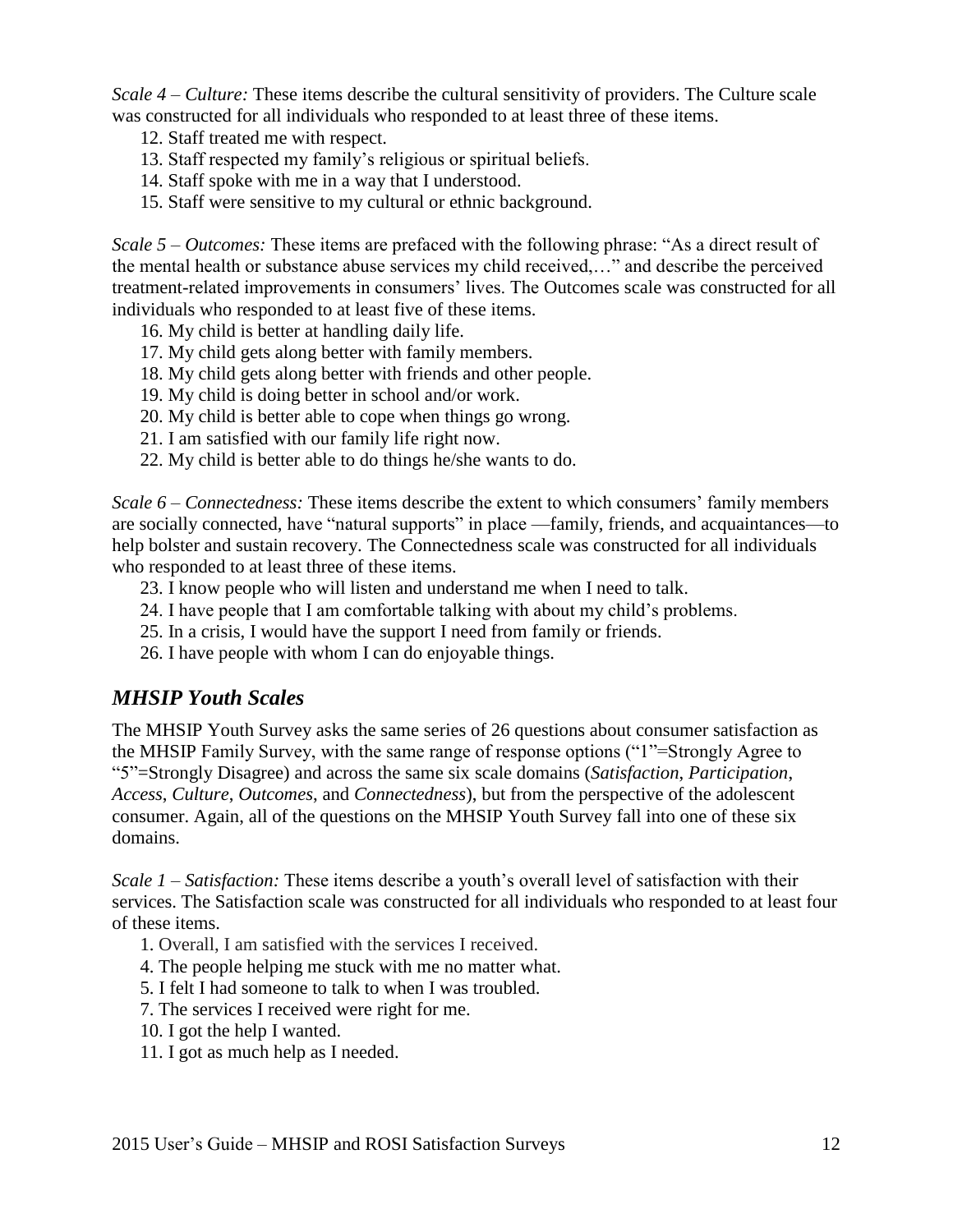*Scale 2 – Participation:* These items describe how well a youth was integrated into treatment planning. The Participation scale was constructed for all individuals who responded to at least two of these items.

- 2. I helped to choose my services.
- 3. I helped to choose my treatment goals.
- 6. I participated in my own treatment.

*Scale 3 – Access:* These items describe the perceived ease with which a youth obtained their mental health and/or substance abuse services. The Access scale was constructed for all individuals who responded to both of these items.

- 8. The location of services was convenient for me.
- 9. Services were available at times that were convenient for me.

*Scale 4 – Culture:* These items describe the perceived cultural sensitivity of providers. The Culture scale was constructed for all individuals who responded to at least three of these items.

- 12. Staff treated me with respect.
- 13. Staff respected my family's religious or spiritual beliefs.
- 14. Staff spoke with me in a way that I understood.
- 15. Staff were sensitive to my cultural or ethnic background.

*Scale 5 – Outcomes:* These items are prefaced with the following phrase: "As a direct result of the mental health or substance abuse services I received,…" and describe the perceived treatment-related improvements in a youth's life. The Outcomes scale was constructed for all individuals who responded to at least five of these items.

- 16. I am better at handling daily life.
- 17. I get along better with family members.
- 18. I get along better with friends and other people.
- 19. I am doing better in school and/or work.
- 20. I am better able to cope when things go wrong.
- 21. I am satisfied with my family life right now.
- 22. I am better able to do things I want to do.

*Scale 6 – Connectedness:* These items describe the extent to which youth are socially connected, have "natural supports" in place—family, friends, and acquaintances—to help bolster and sustain recovery. The Connectedness scale was constructed for all individuals who responded to at least three of these items.

- 23. I know people who will listen and understand me when I need to talk.
- 24. I have people that I am comfortable talking with about my child's problems.
- 25. In a crisis, I would have the support I need from family or friends.
- 26. I have people with whom I can do enjoyable things.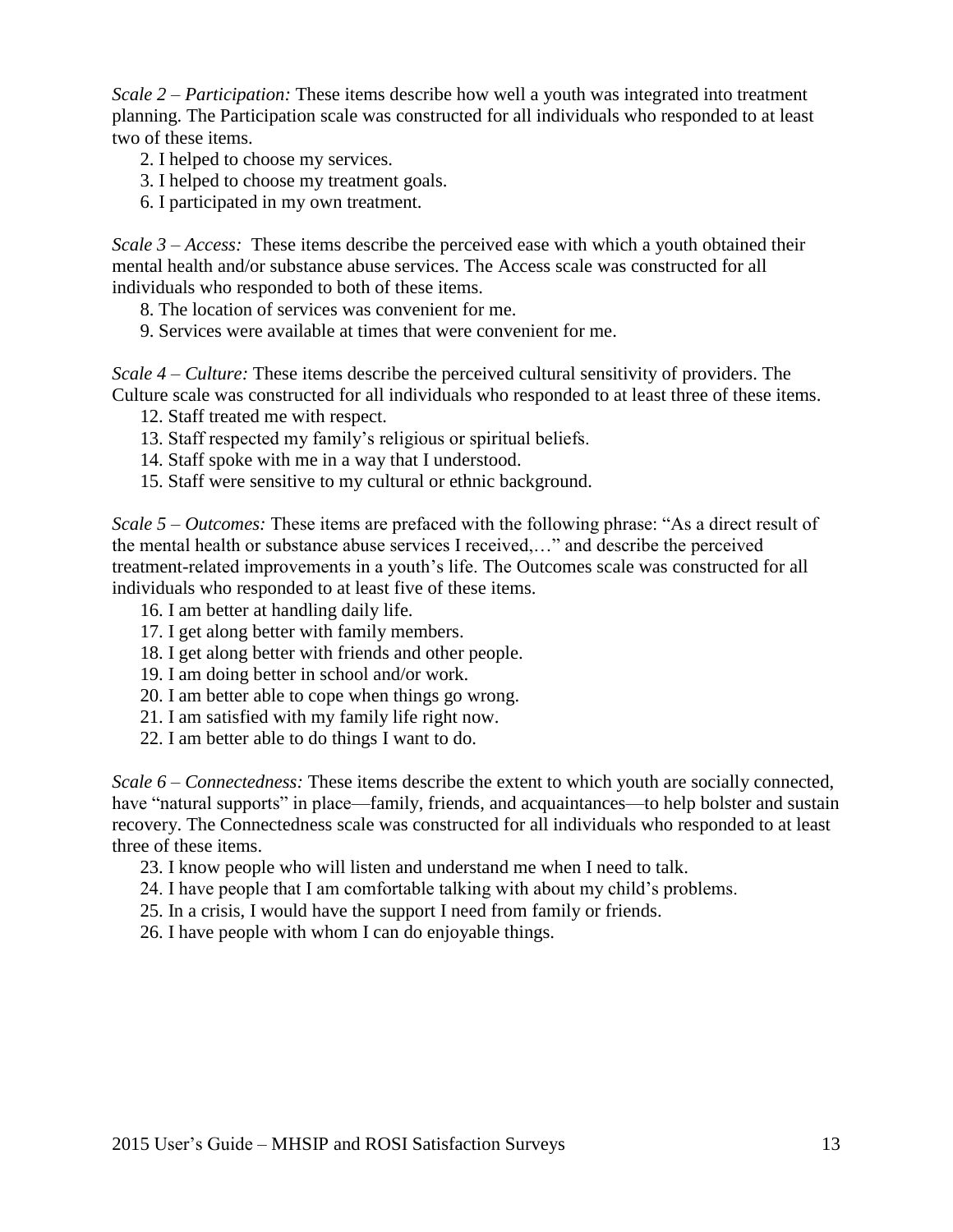# *ROSI Adult Scales*

The ROSI Adult Survey asks the adult consumer a series of 44 questions about their satisfaction with the mental health and/or substance abuse services they have received in the past six months, each with a range of response options (from "1"=Strongly Disagree to "4"=Strongly Agree). The consumer's responses can be summarized across six satisfaction domains (different from the six MHSIP Scales): whether services are person-centered (*Person-Centered*), whether consumers experience barriers to recovery (*Barriers*), the degree to which consumers feel empowered by staff (*Empower*), the degree to which the consumer has educational/employment opportunities (*Employ*), the degree to which agency staff are paternalistic and/or coercive (*Staff Approach*), and the consumer's financial ability to meet basic needs (*Basic Needs*). All the items on the ROSI Adult Survey either fall into one of these six domains (with all of the items correlated with each scale grouped in lists below) or are not correlated with any of the scales (so are not included in any scale).

*Scale 1 – Person-Centered:* These items describe whether clinical staff have a person-centered focus and allow for person-centered decision-making. The Person-Centered scale was constructed for all individuals who responded to at least six of these items.

- 23. Staff see me as an equal partner in my treatment program.
- 24. Mental health staff support my self-care or wellness.
- 30. Staff give me complete information in words I understand before I consent to treatment or medication.
- 31. Staff encourage me to do things that are meaningful to me.
- 32. Staff stood up for me to get the services and resources I needed.
- 33. Staff treat me with respect regarding my cultural background (think of race, ethnicity, religion, language, age, sexual orientation, etc.).
- 34. Staff listen carefully to what I say.
- 37. Mental health staff help me build on my strengths.
- 38. My right to refuse treatment is respected.

*Scale 2 – Barriers:* These items describe passive barriers to recovery that consumers may experience. The Barriers scale was constructed for all individuals who responded to at least four of these items.

- 4. I do not have the support I need to function in the roles I want in my community.
- 5. I do not have enough good service options to choose from.
- 7. Staff do not understand my experience as a person with mental health problems.
- 8. The mental health staff ignore my physical health.
- 11. I cannot get the services I need when I need them.
- 14. I lack the information or resources I need to uphold my client rights and basic human rights.

*Scale 3 – Empower:* These items describe the degree to which consumers feel empowered by staff and others. The Empower scale was constructed for all individuals who responded to at least two of these items.

- 1. There is at least one person who believes in me.
- 3. I am encouraged to use consumer-run programs (support groups, drop-in centers, etc.).
- 9. Staff respect me as a whole person.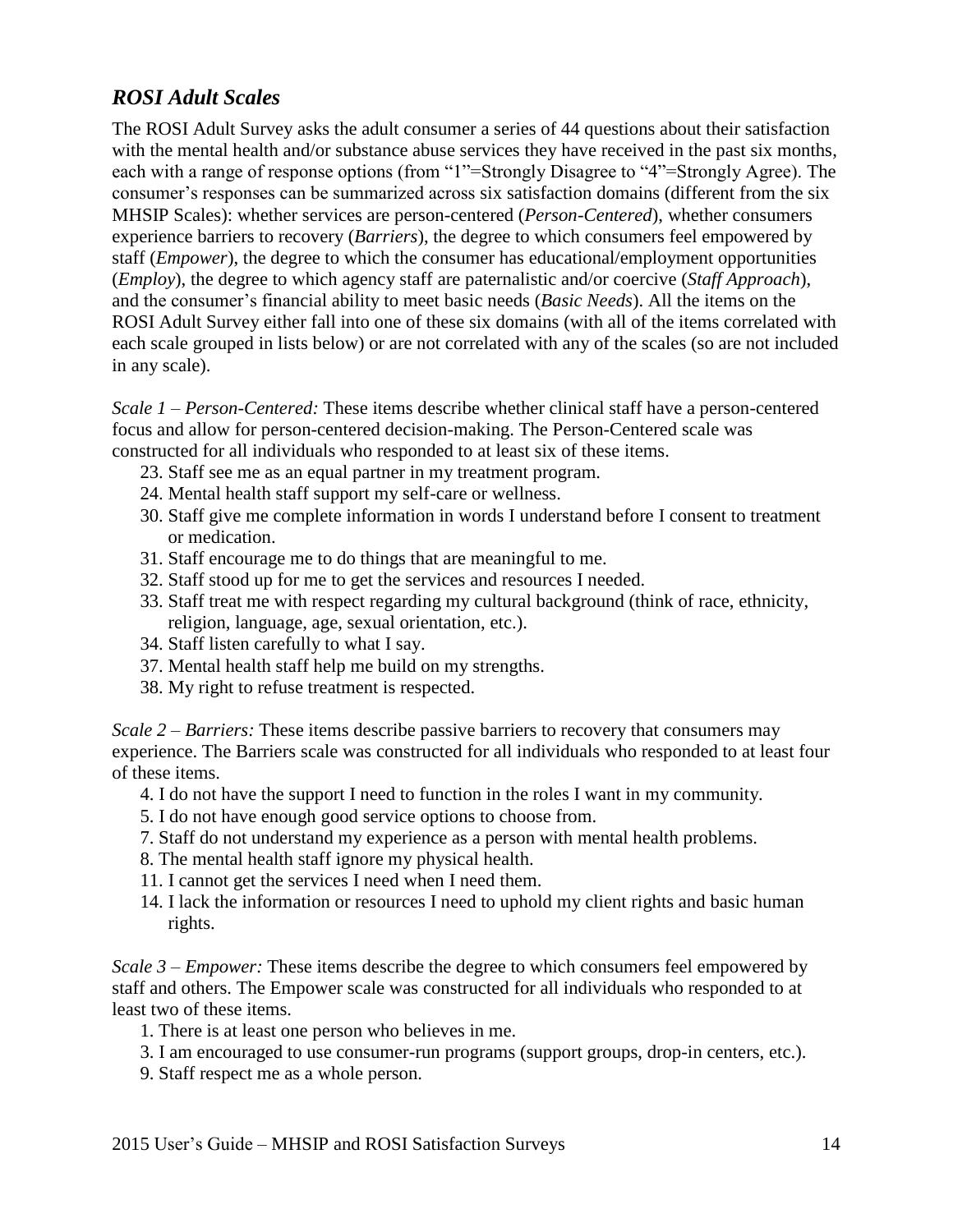*Scale 4 – Employ:* These items describe the degree to which educational/employment opportunities are available to the individual consumer or consumers in general. The Employ scale was constructed for all individuals who responded to at least three of these items.

- 20. I have a chance to advance my education if I want to.
- 22. Mental health services helped me get or keep employment.
- 28. There was a consumer peer advocate to turn to when I needed one.
- 29. There are consumers working as paid employees in the mental health agency where I receive services.

*Scale 5 – Staff Approach:* These items describe the degree to which agency staff use a paternalistic and/or coercive approach working with consumers. The Staff Approach scale was constructed for all individuals who responded to at least three of these items.

- 27. Staff use pressure, threats, or force in my treatment.
- 35. Staff lack up-to-date knowledge on the most effective treatments.
- 36. Mental health staff interfere with my personal relationships.
- 41. I am treated as a psychiatric label rather than as a person.

*Scale 6 – Basic Needs:* These items describe the consumer's current financial ability to meet his/her basic needs. The Basic Needs scale was constructed for all individuals who responded to both of these items.

- 15. I have enough income to live on.
- 19. I have housing that I can afford.

*Other ROSI Items Not Included in Scales:* These items were not strongly correlated with any of the above items in the six scales, but could be important recovery indicators on their own.

- 2. I have a place to live that feels like a comfortable home to me.
- 6. Mental health services helped me get housing in a place I feel safe.
- 10. Mental health services have caused me emotional or physical harm.
- 12. Mental health services helped me get medical benefits that meet my needs.
- 13. Mental health services led me to be more dependent, not independent.
- 16. Services help me develop the skills I need.
- 17. Substance abuse services help me be better able to deal with my alcohol or drug problem.
- 18. Substance abuse services help me have a better understanding of my addiction.
- 21. I have reliable transportation to get where I need to go.
- 25. I have a say in what happens to me when I am in crisis.
- 26. Staff believe that I can grow, change and recover.
- 39. My treatment plan goals are stated in my own words.
- 40. The doctor worked with me to get on medications that were most helpful for me.
- 42. I can see a therapist when I need to.
- 43. My family gets the education or supports they need to be helpful to me.
- 44. I have information or guidance to get the services and supports I need, both inside and outside my mental health agency.